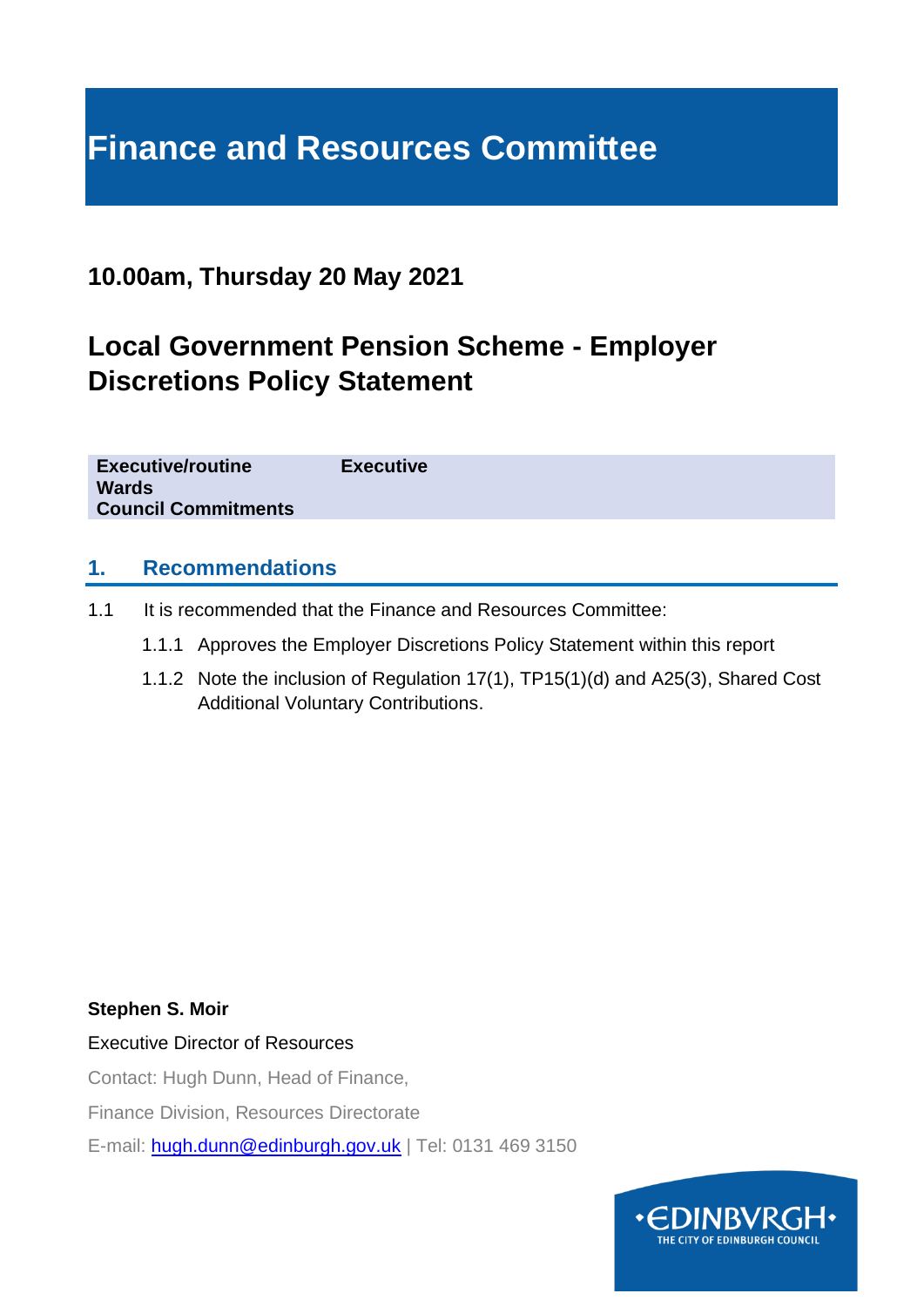**Report**

## **Local Government Pension Scheme – Employer Discretions Policy Statement**

## **2. Executive Summary**

- 2.1 The employer discretions have all been updated as per the Local Government Pension Scheme (Scotland) Regulations 2018.
- 2.4 In addition to the regulations being updated, the Council will include the Non-Compulsory Discretion, Regulation 17(1), TP15(1)(d) and A25(3), Shared Cost Additional Voluntary Contributions.

### **3. Background**

3.1 Under Regulation 58 of the Local Government Pension Scheme (Scotland) Regulations 2018, each employer that is a member of the Local Government Pension Scheme is required to have an employer discretions policy statement covering the various discretions that are contained in the regulations.

### **4. Main report**

- 4.1 The Council's Employer Discretions Policy Statement has been updated following advice from the Local Government Pension Scheme, all discretions have been updated in accordance with legislation.
- 4.2 This Employer Discretions Policy Statement sets out which of the discretions the Council intends to adopt and how it will operate them.
- 4.3 All discretions, both compulsory and non-compulsory, have been updated to reflect the guidance from the Local Government Pension Scheme (Scotland) Regulations 2018.
- 4.4 Regulation 17(1) allows for a Shared Cost Additional Voluntary Contribution (AVC) scheme to be implemented and the Council will now include this regulation.
- 4.5 This regulation is only available to colleagues who are part of the Local Government Pension Scheme as a result of a change in Local Government Scheme Regulations to promote pension savings in Scotland.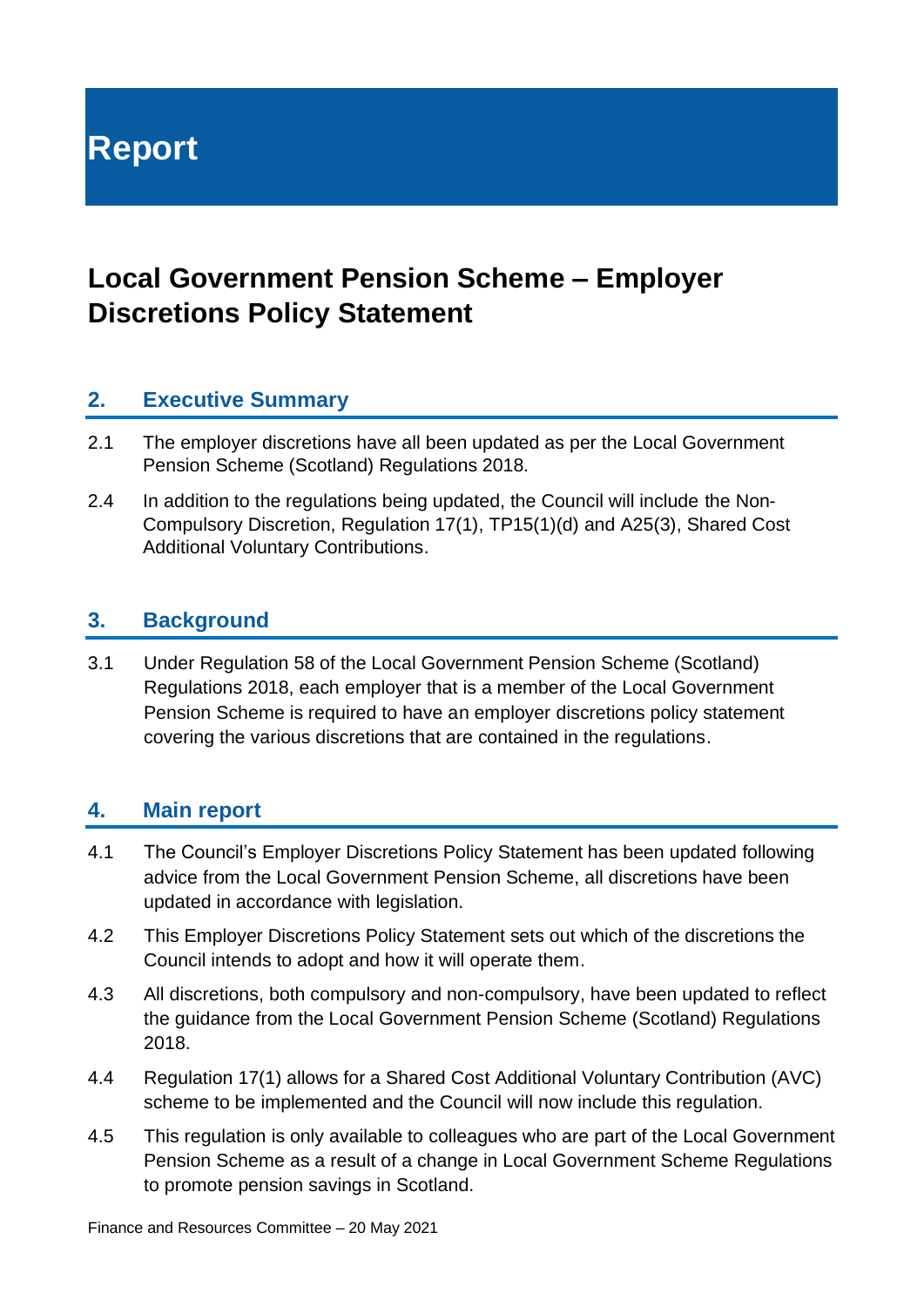- 4.6 The main advantage of Shared Cost AVCs over a standard AVC option is that as well as receiving full Income Tax savings, colleagues will not pay National Insurance Contributions (NICs) on the amount of pay that they have sacrificed.
- 4.7 The Council will also benefit from National Insurance Contribution (NIC) savings and Apprenticeship Levy savings (where applicable) on the total amount of salary sacrifice.

## **5. Next Steps**

5.1 Subject to committee approval, the Council will implement the Discretions Policy Statement.

## **6. Financial impact**

6.1 There is no material impact of this Policy Statement being implemented.

## **7. Stakeholder/Community Impact**

7.1 The Employer Discretions Policy Statement has been developed in conjunction with colleagues from HR and Lothian Pension Fund and with feedback from Trade Unions.

## **8. Background reading/external references**

8.1 None

## **9. Appendices**

9.1 Appendix 1 - Discretions Policy Statement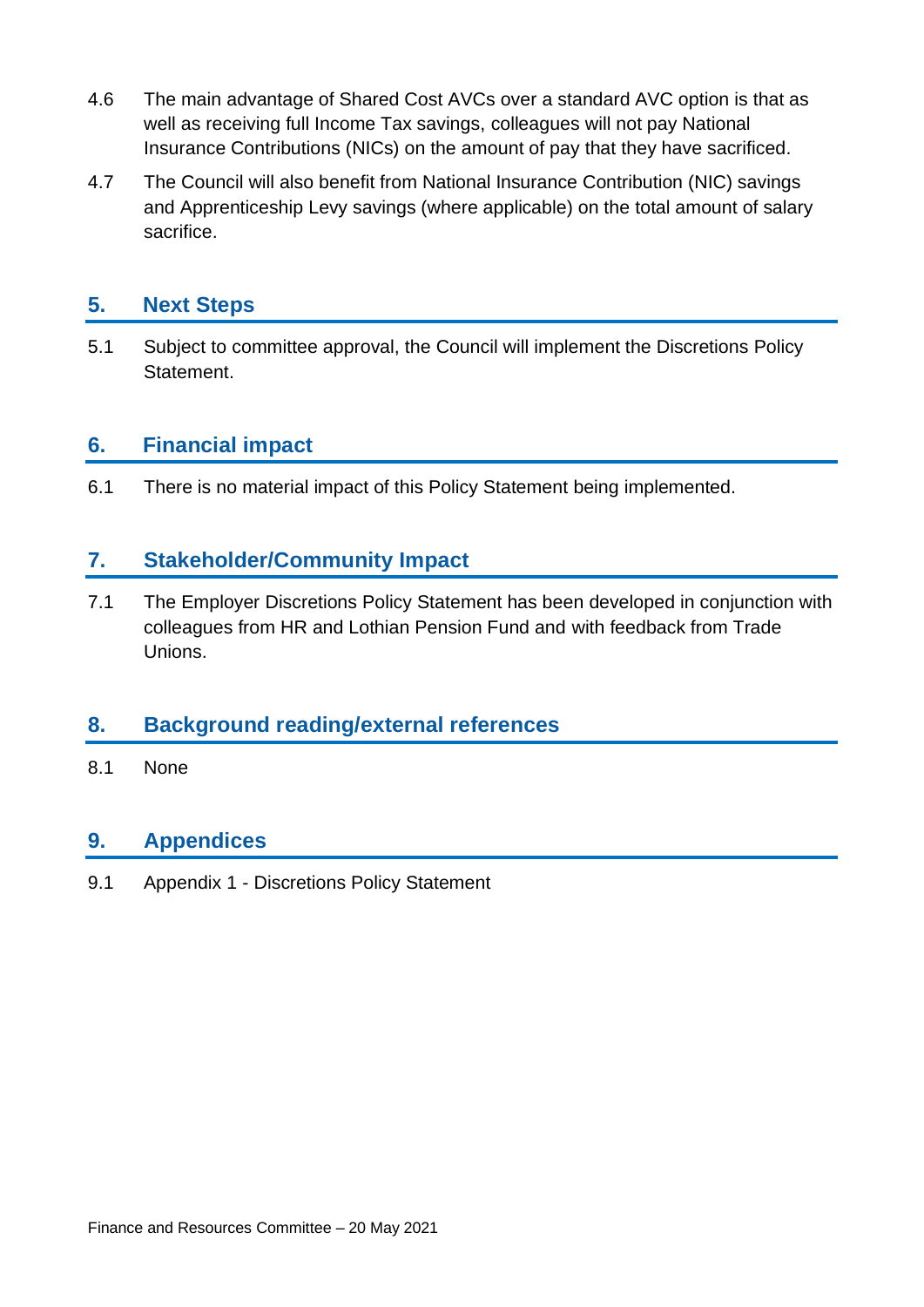# <span id="page-3-0"></span>**Employer Discretions Policy Statement**

Under Regulation 58 of the Local Government Pension Scheme (Scotland) Regulations 2018, each employer who is a member of the Local Government Pension Scheme is required to have a discretions policy statement covering the various discretions that are contained in the regulations.

This Employer Discretions Policy Statement sets out which of the discretions the council intends to adopt and how it will operate them. When coming to a decision about the discretions that are available, the main consideration has been how the use of a discretion would look to the general public, in terms of whether it could lead to a serious loss of confidence in the council as a publicly funded body.

| <b>Author</b>                                                                                                                                                                                                                                                                                                                                                 | <b>Scope</b>                                                                                                                                                                                                                                                                                                                                                                                                                                                                                                                                   |
|---------------------------------------------------------------------------------------------------------------------------------------------------------------------------------------------------------------------------------------------------------------------------------------------------------------------------------------------------------------|------------------------------------------------------------------------------------------------------------------------------------------------------------------------------------------------------------------------------------------------------------------------------------------------------------------------------------------------------------------------------------------------------------------------------------------------------------------------------------------------------------------------------------------------|
| Employee Relations, Human Resources,<br><b>Resources Directorate</b>                                                                                                                                                                                                                                                                                          | This policy applies to all Council colleagues<br>who are members of the Local Government<br>Pension Scheme.                                                                                                                                                                                                                                                                                                                                                                                                                                    |
| <b>Purpose</b>                                                                                                                                                                                                                                                                                                                                                | <b>Review</b>                                                                                                                                                                                                                                                                                                                                                                                                                                                                                                                                  |
| Some of the statements are compulsory, in<br>that every member of the Local Government<br>Pensions Scheme must publish their intentions<br>towards some discretions. Others are optional.<br>The Employer Discretions Policy Statement<br>groups the compulsory and non-compulsory<br>discretions together under separate headings,<br>for ease of reference. | In making this Employer Discretions Policy<br>Statement, the Council has referred to the<br>statutory provisions and to advice from the<br>Council as the Pension Scheme administering<br>authority.<br>The employer discretions policy statement will<br>be kept under review and will be revised as<br>and when necessary to reflect any changes in<br>regulations or policy. Any changes to this<br>discretion policy will be advised to the<br>administering authority and scheme members<br>within one month of the change taking effect. |
| Contents                                                                                                                                                                                                                                                                                                                                                      |                                                                                                                                                                                                                                                                                                                                                                                                                                                                                                                                                |
|                                                                                                                                                                                                                                                                                                                                                               |                                                                                                                                                                                                                                                                                                                                                                                                                                                                                                                                                |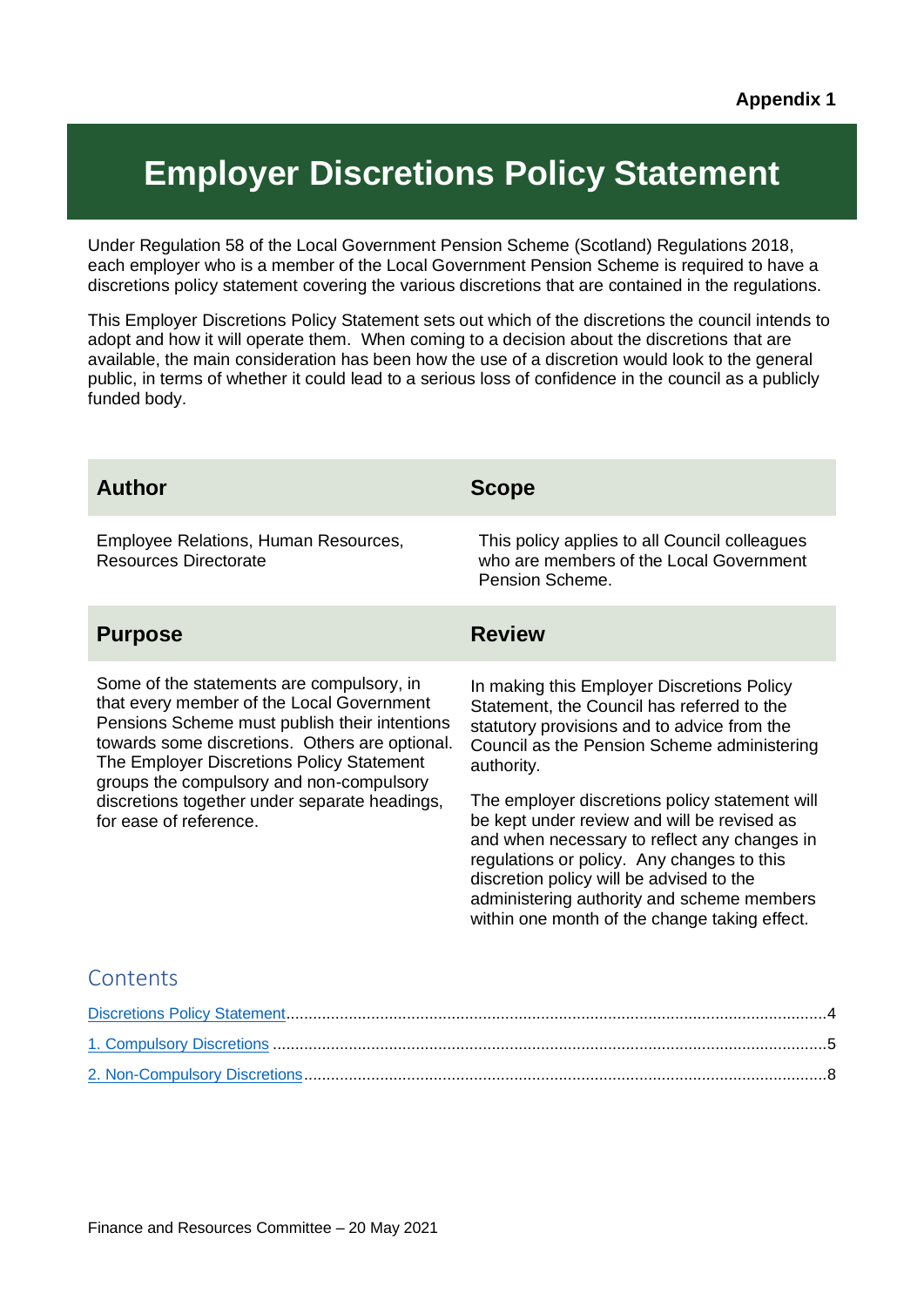# <span id="page-4-0"></span>**1. Compulsory Discretions**

#### **Additional Pension Contributions (APC's)**

#### **(Regulation 16(2)(e) & 16(4)(d) of the Local Government Pension Scheme (Scotland) Regulations 2018)**

This regulation deals with employees buying **additional** pension contributions to increase their pension. Employees can choose to buy additional pension up to an agreed limit, which is subject to annual increase in line with the Pensions (Increase) Act 1971 (£7,040, figure correct as at 12 April 2021). Pension contributions like this are called Additional Pension Contributions (APCs).

The Regulations allow the Council to pay the associated employer costs, where an employee has chosen to buy additional pension. Given that this is an extra cost to the Council, and APCs are additional pension beyond the standard pension available to all employees, the Council's Policy is not to enter into Shared Cost APC's to increase employees' pensions.

#### **How it works**

The regulations allow employers to enter voluntarily into an APC contract with a pension member who is contributing to the main section of the scheme, in order to purchase additional pension of not more than the additional pension limit.

The scheme member can choose to make their additional pension contributions in regular instalments (in accordance with Regulation 16(2)(e) or as a lump sum in accordance with Regulation 16(4)(d).

Employees looking for more information about APC's should contact Lothian Pension Fund in the first instance.

#### **Council Policy:**

*The Council's policy on this is not to enter into Shared Cost APCs with employees who wish to increase their pension because of the additional employer costs.*

#### **Flexible Retirement**

#### **(Regulation 29(7) of the Local Government Pension Scheme (Scotland) Regulations 2018)**

Flexible retirement is where employees, who are pension members and are aged 55 or over, can ask the Council to allow them to access their pension benefits while agreeing to work either reduced hours and/or at a lower grade.

Approval will be subject to it being shown that the request is operationally beneficial, will result in a clear business benefit to the Council and the costs are affordable and can be met.

#### **How it works**

When pension members take flexible retirement, they must take all the pension benefits they have accrued in respect of membership before 1 April 2009.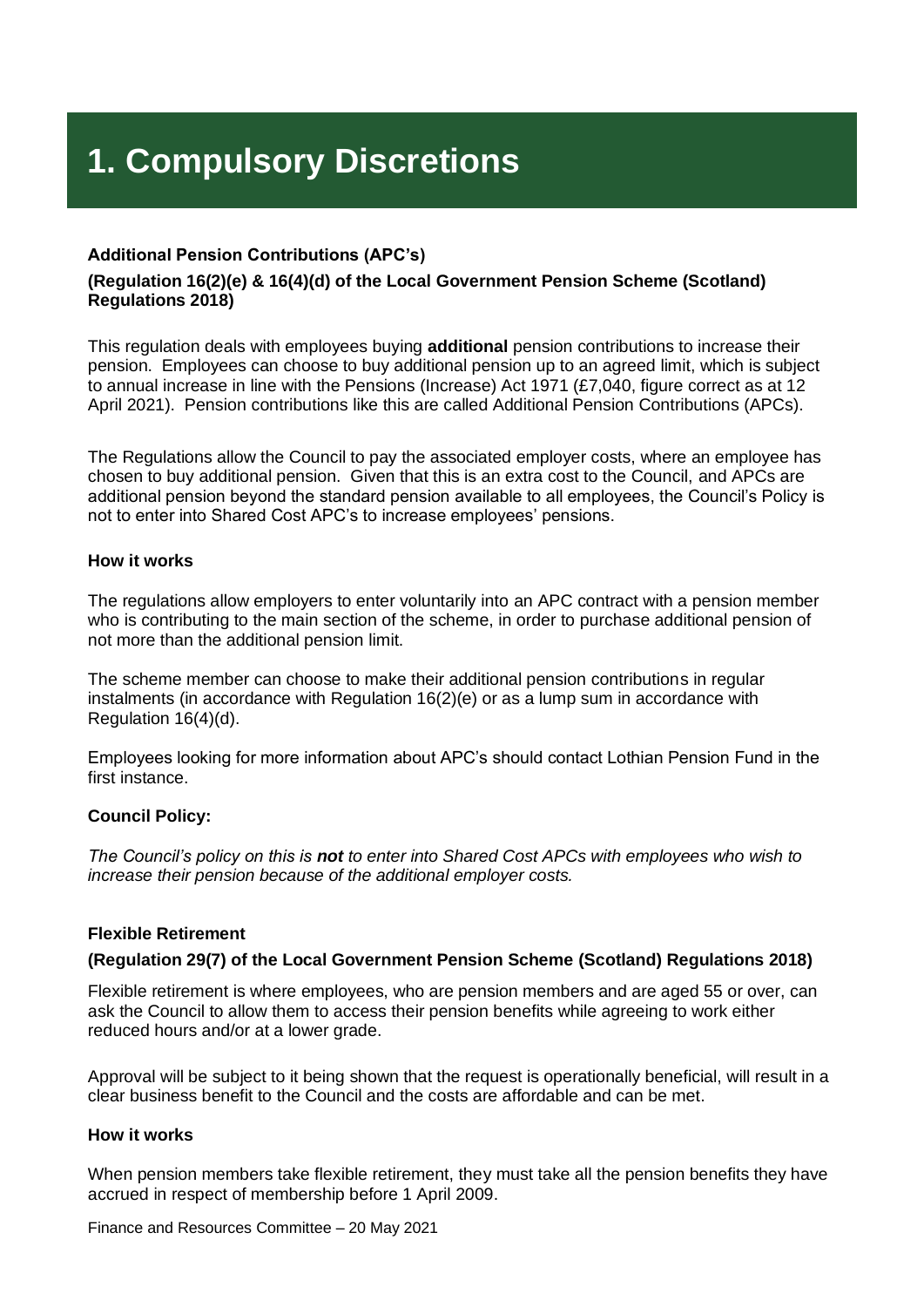For pension accrued from 1 April 2009, members can decide to:

- take all, part or none of the benefits in respect of membership from 1 April 2009 onwards:
- take any additional benefits such as added years contracts, additional pension contracts (APCs), additional voluntary contributions (AVC's) or additional pension or membership awarded by the employer.

Where they decide to take part or none of the pension they have accrued since 2009, they will get access to that once they retire.

If the rule of 85 applies, there may still be some actuarial reduction to the member's pension. This will depend on when the member joined the LGPS and other variables.

Where there is an actuarial reduction, the regulations give the Council the option to waive the reduction, but this would result in the Council having to meet that cost. The Council does **not** have a general policy of waiving any actuarial reductions.

#### **Council Policy:**

*The Council has adopted this regulation and details of our flexible retirement scheme can be found in the Retirement Policy.*

#### **Waiving actuarial reduction on early retirement between aged 55 and 60.**

#### **(Regulation 29(9) of the Local Government Pension Scheme (Scotland) Regulations 2018)**

Any scheme member can ask for the early payment of their pension benefits, providing they are aged between 55 and 60. However, the benefits may be reduced for early payment.

The Council allows employees to request early retirement under the Retirement Policy.

The Council does have the discretion to waive the reduction that would apply. However, doing so would mean the Council would be liable to cover the pension strain costs that would apply. Therefore, the Council **has not adopted** this discretion.

#### **Council Policy:**

*The Council will not waive any reduction which would normally be applied to the member's benefits.*

#### **Choice of Early Payment of Pension**

#### **Schedule 2 (Paragraphs 2 & 3 of the Local Government Pension Scheme (Transitional Provisions and Savings) (Scotland) Regulations 2014.**

This regulation deals with applying the rule of 85 to employees retiring early under Regulation 29 (5) between age 55 and 60.

The rule of 85 does not automatically apply to members who voluntarily retire and take their pension benefits on or after age 55 and before age 60 (except in cases of flexible retirement). As a result, the member's benefits may be actuarially reduced.

#### **How it works**

The new regulations allow the Council the discretion to apply the 85 year rule protections to avoid pension members having their benefits reduced. There is also the option of waiving part of the actuarial reduction. If the Council agreed to do this, the Council would then have to meet the pension strain costs. For this reason, the Council has chosen not to adopt this discretion.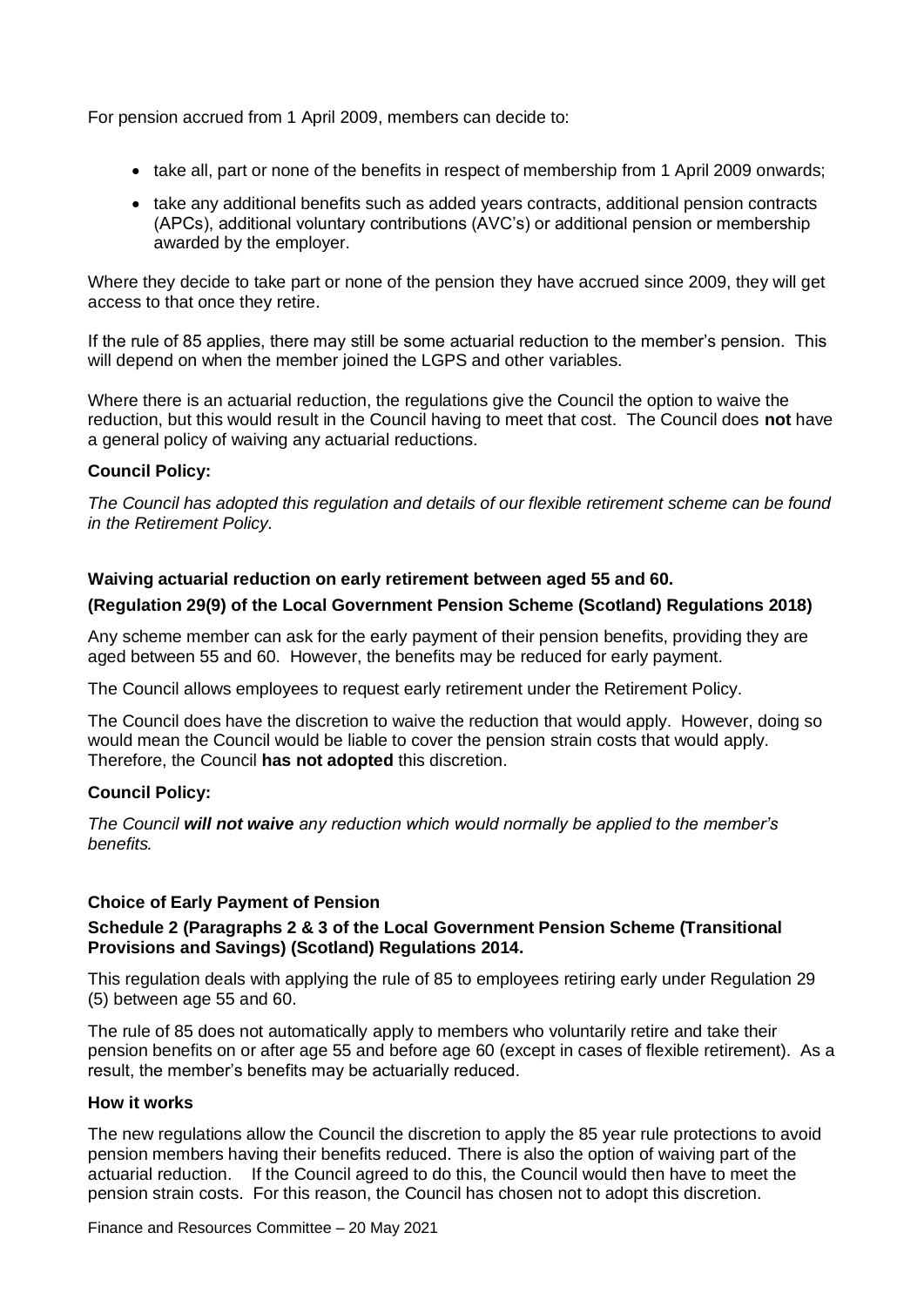#### **Council Policy:**

*The Council will not have a general policy of applying the Rule of 85 in cases where early retirement is agreed. Nor will the Council waive any reduction that would normally be applied to the benefits.*

#### **Award of Additional Pension**

#### **(Regulation 30 of the Local Government Pension Scheme (Scotland) Regulations 2018.**

This regulation allows employers to award current members up to £5,417 additional pension. Employers can also make an award to former employees whose employment was terminated on the grounds of redundancy or the interest of efficiency, provided they do this within 6 months of the employee leaving.

The Council may consider written requests on their individual merits, where there is a financial or operational advantage to the Council and will consider individual cases on their merits.

#### **How it works**

An employer may award a member additional pension which would become payable from the same date as the member's normal pension. The maximum extra pension which can be awarded is £5,417. Such awards can be made to current members or, within 6 months of leaving, to members whose employment was terminated on the grounds of redundancy or the interest of efficiency. The employer must make an appropriate payment into the fund within one month of making a decision.

The figure of £5,417 will be increased annually each April (figure correct as at 12 April 2021) under the Pension (Increase) Act 1971.

#### **Council Policy:**

#### *The Council will not have a general policy of awarding additional pension.* **Voluntary Early Retirement between the ages of 55 and 60**

#### **(Regulation 30 of the Local Government Pension Scheme (Benefits, Membership and Contributions) (Scotland) Regulations 2008) – Former Employees**

This regulation deals with former employees of the Council who were members of Lothian Pension Fund, who are covered by the 2008 regulations and who want to access their pension early.

It applies to former employees with deferred benefits who left the Scheme before 1 April 2015. The Scheme Regulations allows former members to obtain access to their deferred benefits early provided they are at least 55 years old. Benefits would be reduced for early payment of pension. They amount of the reduction depends on the extent of the protection applicable to the member in respect of the 'Rule of 85'. The reduction is calculated in accordance with guidance issued by the Government Actuary's department.

Decisions to award early payment of benefits under this regulation put a strain on the pension fund, which results in a pension strain cost being passed on to the Council. However, the Council has the discretion to agree where it could be demonstrated that there were financial or operational benefits in doing so.

#### **How it works**

Any scheme member aged 55 or over, who has left their employment, can ask for the early payment of pension benefits. If the member is under age 60, it is at the Council's discretion whether to agree to early payment. (This discretion may also apply to former members with deferred pension rights when they attain age 50, depending on when they originally joined Lothian Pension Fund).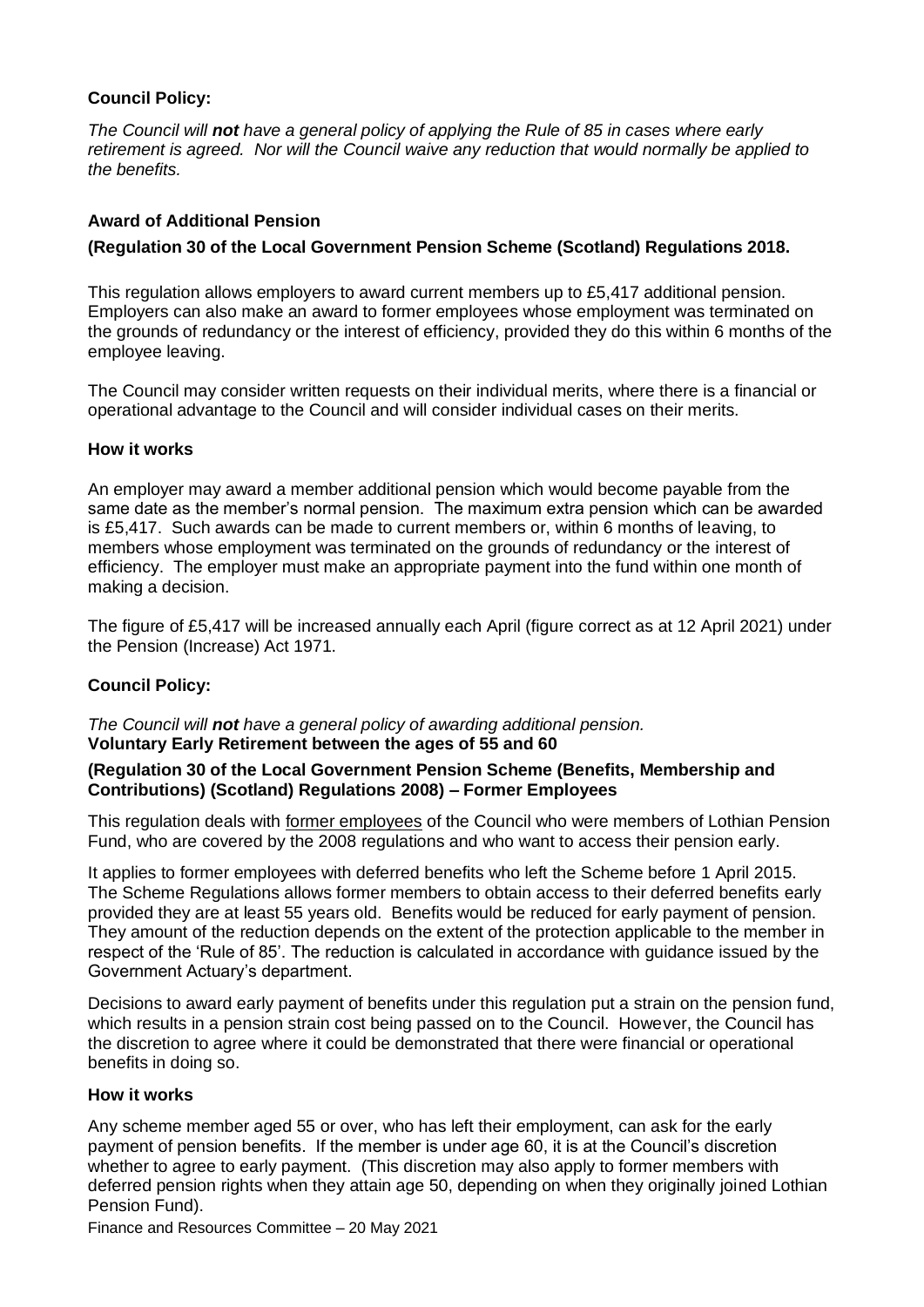If the Council does agree, it can then go on to consider whether any actuarial reduction should be made. Regulation 30(5), states that where compassionate grounds exist, the Council could agree that a scheme member's benefits should not be reduced. The Council will only waive any actuarial reduction applied to the member's benefits in exceptional cases of hardship.

#### **Council Policy:**

- *The Council will not have a general early release policy for former employees but will consider applications on their merits. The Council may agree, where it can be demonstrated as being in the Council's financial or operational interests.*
- *The Council will only waive any actuarial reduction applied to the member's benefits in exceptional cases of hardship.*

# <span id="page-7-0"></span>**2. Non-Compulsory Discretions**

#### **Shared Cost AVC's**

#### **(Regulation R17(1) & TP15(1)(d) & A25(3) of the Local Government Pension Scheme (Scotland) Regulations 2018)**

The Council will pay Shared Cost AVC contributions where an employee has elected to pay AVCs by salary sacrifice. The amount of these employer Shared Cost AVC contributions will not exceed the amount of salary sacrificed by the employee. This is an employer discretion which is subject to the employee meeting the conditions for acceptance into the salary sacrifice shared cost AVC scheme and may be withdrawn or changed at any time.

#### **How it works**

Shared Cost AVCs must be operated on a 'shared cost' basis. Employees will be required to contribute a minimum of £1 per month into their pension. This Income Tax-free contribution will be deducted from their salary and paid into their AVC fund. The Council will contribute the remaining via a salary sacrifice arrangement.

As an example, if an employee would like to contribute £50 per month into the Shared Cost AVC scheme, £49 would be contributed via salary sacrifice with £1 being their personal Shared Cost AVC contribution taken as a gross deduction.

The main advantage of Shared Cost AVCs over a standard AVC option is that as well as receiving full Income Tax savings, employees will not pay National Insurance Contributions (NICs) on the amount of pay that they have sacrificed.

The Council will also save on the National Insurance Contributions (NICs) that employees have sacrificed.

#### **Council Policy:**

*The Council has adopted this regulation.*

#### **Forfeiture of pension rights after conviction for employment-related offences (Regulation 86 of the Local Government Pension Scheme (Scotland) Regulations 2018)**

This regulation deals with current employees, who are members of the Local Government Pension Scheme, and are convicted of serious offences. In these circumstances, the Council can apply to the Scottish Ministers to forfeit all or part of a scheme member's pension benefits. This would only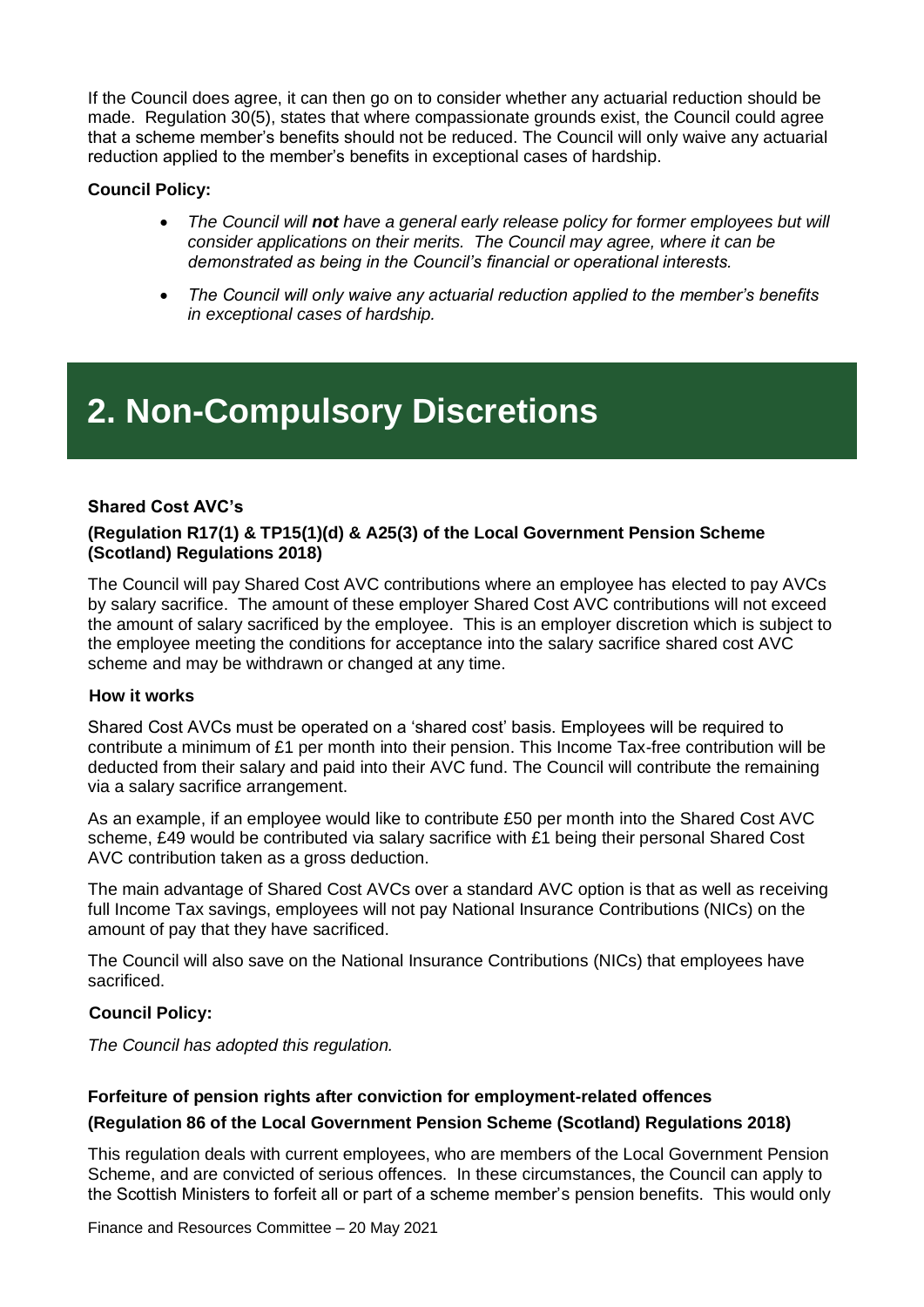apply in cases where the conviction was for a serious offence which was either '*gravely injurious to the State*' or '*liable to lead to serious loss of confidence in the public service*'.

It is recommended by Lothian Pension Fund that all employers adopt this provision.

#### **Council Policy:**

*The Council reserves the right to exercise this discretion, should the need arise, in the interest of maintaining confidence in the public service.*

#### **Recovery or retention where former member has misconduct obligation**

#### **(Regulation 87 of the Local Government Pension Scheme (Scotland) Regulations 2018)**

This regulation deals with situations where the Council suffers a loss arising from a criminal, negligent or fraudulent act by an employee or a former employee. This provision allows the Council to recover funds to cover that loss from the former employee's pension benefits, providing that all other efforts to recover the loss have been exhausted.

#### **How it works**

This provision allows employers to recover monies from pension benefits in respect of acts of theft or fraud carried out by an employee. For example, the theft of a substantial sum of money could be recovered from a scheme member's pension benefits. This provision can also apply to former employees by deducting this amount from a member's pension, so they only receive the reduced pension when they retire. It is recommended by the Lothian Government Pension Scheme that all employers adopt this provision.

#### **Council Policy:**

*The Council reserves the right to exercise this discretion, should the need arise, in the interest of maintaining confidence in the public service.*

#### **Inward transfer of pension rights**

#### **(Regulation 95 of the Local Government Pension Scheme (Scotland) Regulations 2018)**

This covers cases where new employees to the Council want to transfer service accrued with other pension funds to the Lothian Pension Fund. Lothian Pension Fund does not, and will not, permit the inward transfer of pension rights from private sector pension schemes or personal pension arrangements.

The Scheme Regulations allow members to transfer previous pension rights into the Local Government Pension Scheme. The Regulations state that all transfers must be requested within **12 months** of the member joining the scheme. However, employers and administering authorities have the discretion to allow transfers to proceed after this time-limit has expired.

Allowing late transfers results in a cost to the Council. This will be a particular consideration if there is a possibility that early retirement may be considered in the future, as such an increase in liabilities could give rise to increased strain on Fund costs.

#### **How it works**

Employees can apply and the Council will consider individual applications for late transfers on their merits and may, in agreement with Lothian Pension Fund, exercise discretion to allow a late transfer to proceed where there is no financial impact on either the Council or Lothian Pension Fund and/or if there are extenuating circumstances as to why the member did not request the transfer previously.

#### **Council Policy:**

*The Council will not have a general policy of allowing late transfers to proceed in respect of the inward transfer of pension rights from schemes that the Lothian Pension Fund recognises*.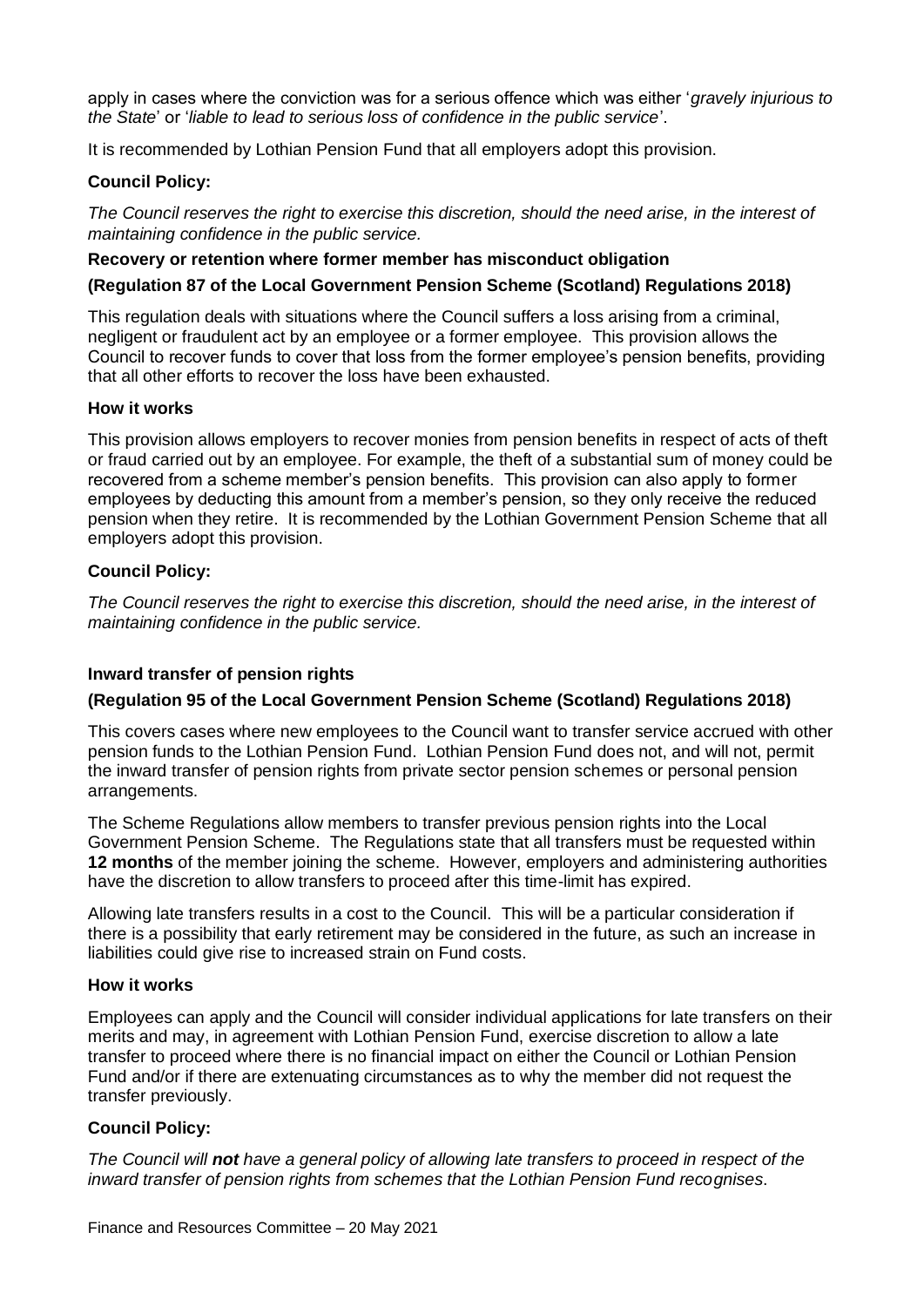### **Member Contributions (Regulation 9(4) of the Local Government Pension Scheme (Scotland) Regulations 2018)**

This regulation covers cases where employees move to a different pay band during the financial year,

which would result in a change to their pension contributions. Under this regulation, the Council may adjust a member's contribution rate during the financial year if their pay changes.

#### **How it works**

Employers have to allocate members into the appropriate contribution bands annually. If a member's pay moves into a different band during a financial year, the employer has discretion to implement the new band immediately but may prefer to wait until the next annual review.

#### **Council Policy:**

*The Council reserves the right to exercise this discretion should the need arise providing that a consistent approach is taken, in the interest of maintaining confidence in the public service.*

#### **Additional pension contributions (Regulation 16(16) of the Local Government Pension Scheme (Scotland) Regulation 2018)**

This covers cases where employees have a gap in their contributions following an agreed period of absence from the Council.

Under this regulation employees must make a written request to the Council to buy back lost pension within 30 days of returning to work. If they decide to do so the cost of buying back the lost pension will be shared with the employer. The Regulations give the employer discretion to extend the 30-day time limit.

#### **How it works**

Where an employee decides to buy back missed pension contributions within 30 days of returning to work, the employer **MUST** pay the associated employer costs. There is no discretion around this. The Regulations are quite clear that the employer must meet the costs if the employee's request is made within the 30-day deadline. The mechanism for these payments is a Shared Cost Additional Pension Contract.

#### **Council Policy:**

*Employees who have gaps in their pension contributions due to agreed unpaid leave can choose to buy back the missing element. They must decide to do this within 30 days of returning to work. The Council will not generally agree to extend the 30-day time limit, but may do so exceptionally, where an employee provides evidence of extenuating circumstances.*

#### **Discretionary Payments**

#### **(The Local Government (Discretionary Payments and Injury Benefits) (Scotland) Regulations 1998 and the Local Government (Discretionary Payments and Injury Benefits) (Scotland) Amendment Regulations 2008**)

The Discretionary Payments and Injury Benefits Regulations allow employers, such as the Council to make discretionary payments to employees, who may also get access to their pension at the same time, in relation to: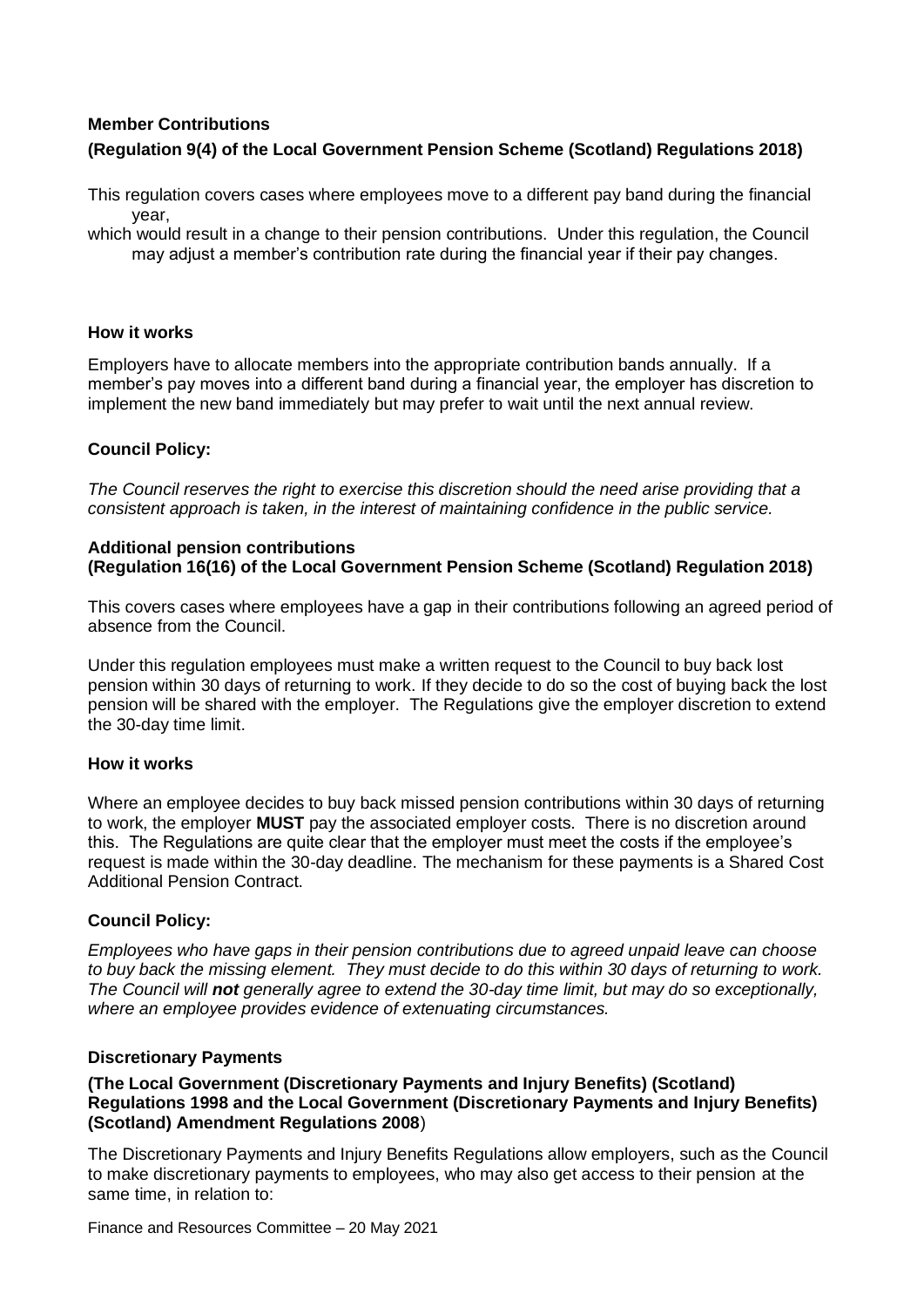- Injury Allowances:
- Redundancy payments;
- Awarding compensatory added years; and
- Gratuities for non-pensionable service.

Under regulation 51A, the Council must formulate and publish a policy in relation to:

- **Regulation 4**: basing redundancy payments on an actual weeks pay where this exceeds the statutory weeks pay limit;
- **Regulation 35**: awarding compensation for redundancy payment of up to 104 weeks pay;
- **Regulation 8**: awarding compensatory added years; and
- **Regulation 49B**: ill-health gratuities.

It is up to each employer to consider how to deal with these discretions within the context of its own policies on severance, redundancy and early retirement.

In considering how it makes these payments, all employer members of the Local Government Pension Scheme must have regard to the extent to which the exercise of their discretionary powers, unless properly limited, could lead to a serious loss of confidence in the public service. All employer members are urged to ensure that they are satisfied that the policy is workable, affordable and reasonable having regard to the foreseeable costs.

#### **Calculation of Severance and Redundancy Payments**

The Council's method of calculating severance and redundancy payments can be found in the Councils' Managing Change policy and user guide. Employees who do not have access to the internet should ask their line manager for a copy. Details of the process and the cost/savings test can also be found there.

#### **Added Years with Early Access to Pension**

The Council will **not** have a general policy of awarding compensatory added years (CAY) in redundancy cases where the employee is also getting access to their pension.

The Council will consider each individual case on its merits and have regard to the operational benefits, the affordability of the proposal and the extent to which the case meets the Council's cost/saving test and provides a financial benefit of 25% of basic annual pay.

Where added years are agreed, the employee's redundancy payment will not be enhanced i.e. it will be based on the statutory weeks' pay limit multiplied by the statutory number of weeks.

The level of added years to be awarded in each case is determined by the statutory conditions and the local conditions applied by the City of Edinburgh Council which:

- i) limit added years to one added year for every two years of Pension Scheme service; and
- ii) limit the maximum award of added years to 5 years.

Added years will be reduced where that is necessary to ensure the required financial benefit is provided.

These local conditions will apply to voluntary severance/ redundancies and compulsory redundancies. An employee does **not** have the right to have an application for added years considered or approved.